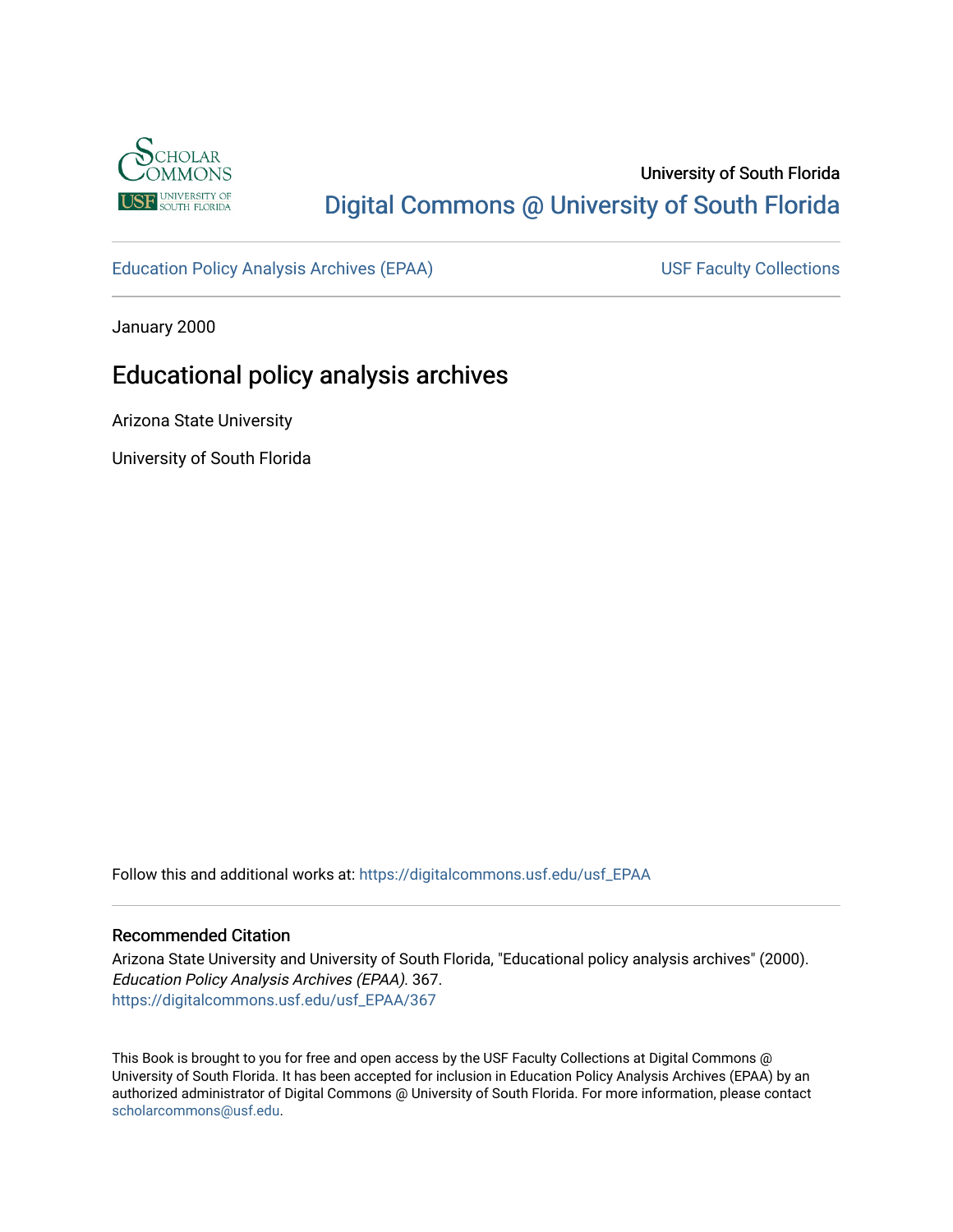# **Education Policy Analysis Archives**

**Volume 8 Number 8 January 13, 2000 ISSN 1068-2341**

A peer-reviewed scholarly electronic journal Editor: Gene V Glass, College of Education Arizona State University

Copyright 2000, the **EDUCATION POLICY ANALYSIS ARCHIVES**. Permission is hereby granted to copy any article if **EPAA** is credited and copies are not sold.

Articles appearing in **EPAA** are abstracted in the *Current Index to Journals in Education* by the ERIC Clearinghouse on Assessment and Evaluation and are permanently archived in *Resources in Education*.

# **Asymmetry in Dual Language Practice: Assessing Imbalance in a Program Promoting Equality**

**Audrey Amrein Arizona State University**

# **Robert A. Peña Arizona State University**

#### **Abstract**

The capacity for dual-language programs to deliver specific benefits to students with different primary and secondary language skills continues to be debated. Individuals favoring dual language assert that as it relies upon a reciprocal approach, dual language students acquire dual language proficiency without the need for teachers to translate from one language to another. By utilizing and conserving the language skills that students bring, dual language students also gain cross-cultural understandings and an expanded opportunity to realize academic success in the future. Research that explores whether these programs meet the needs of monolingual and bilingual students is limited. The intent of this study is not to criticize dual language practice. Instead, it is to describe a newly implemented dual language immersion program that exists and operates in Phoenix, Arizona. In particular, this study examines the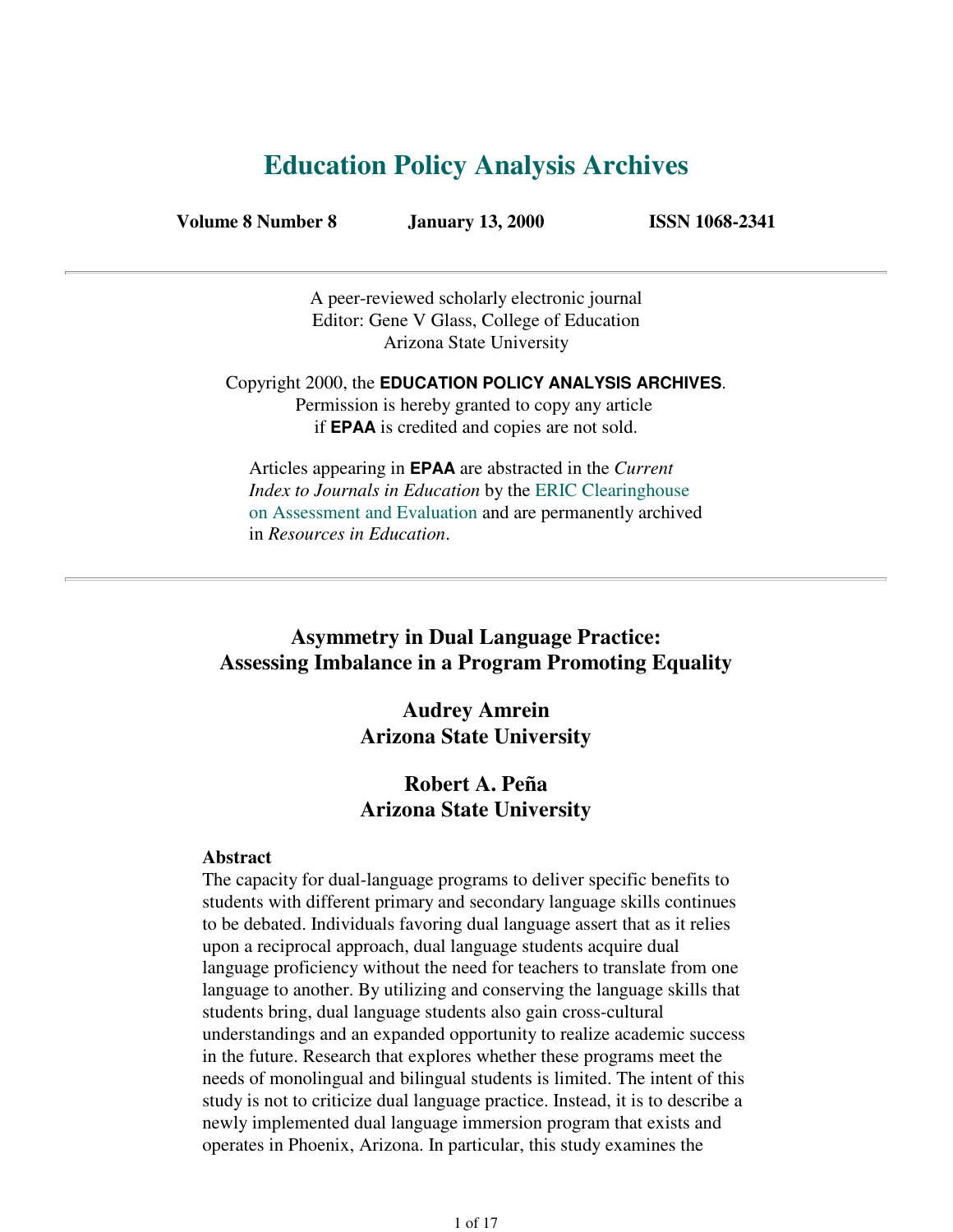practices of dual language teachers at Leigh Elementary School and the challenges encountered as school personnel worked to provide students with different primary and secondary language skills increased opportunities to learn.

# **Introduction**

 While the efficacy of language programs remains a widely debated topic in educational discourse, researchers and planners agree that language programs do not exist within a vacuum, and that the benefits accrued by participating in these programs are likely to differ for individual students. This conclusion suggests that language programs need to be analyzed on a case-by-case basis as their success is largely affected by the context in which the language program is developed. Further, researchers indicate that micro-level and macro-level issues related to planning and implementation must be examined to understand how the sociopolitical context of schools may favor or impede planning, language program development, and the access students are provided to become proficient in using a second language for example (Freeman, 1996).

 Studying dual language practice in its context is important for addressing specific language education issues. For example, investigating a recently developed language program together with its context provides opportunities to identify school factors contributing to language acquisition and loss during the early stages of that program's implementation. In addition, studying dual language practices and the context in which those practices take place provides opportunities to explain why language programs experience varying levels of success in preparing students to be bilingual and biliterate.

 This paper investigates a recently developed language program in its school context. In particular, the practices of teachers in a dual language program at Leigh Elementary School are examined. Further, the challenges encountered as school personnel struggled to provide students from majority and language minority backgrounds with increased opportunities to learn through dual language are investigated.

## **Dual Language Theory and Practice: A Review of the Literature**

 A review of the literature suggests that dual language programs strive to develop enhanced second language skills in all students (Valdés, 1997). Freeman (1996) suggests that effective dual language instruction occurs when teachers define bilingualism and cultural pluralism as "resources to be developed" (p. 558). Teachers in effective dual language programs generally adopt a language as resource rather than a language as problem orientation while providing instruction. She adds that language majority and language minority students are typically combined across dual language classroom settings in an effort to promote change by socializing students in ways that differ from how they are socialized in mainstream society.

 In some models, language minority and majority students conduct their academic work using a language with which they are most familiar while being immersed in the language to be learned. Students receive language arts instruction, for example, in their native languages and receive all other content area instruction in the two languages of focus. Cummins (1979) suggests that allowing students to access curriculum using their native language results in their experiencing greater academic success and in students acquiring improved cognitive abilities. Cummins (1979) and others add that acquiring improved higher order thinking skills in their native language allows language minority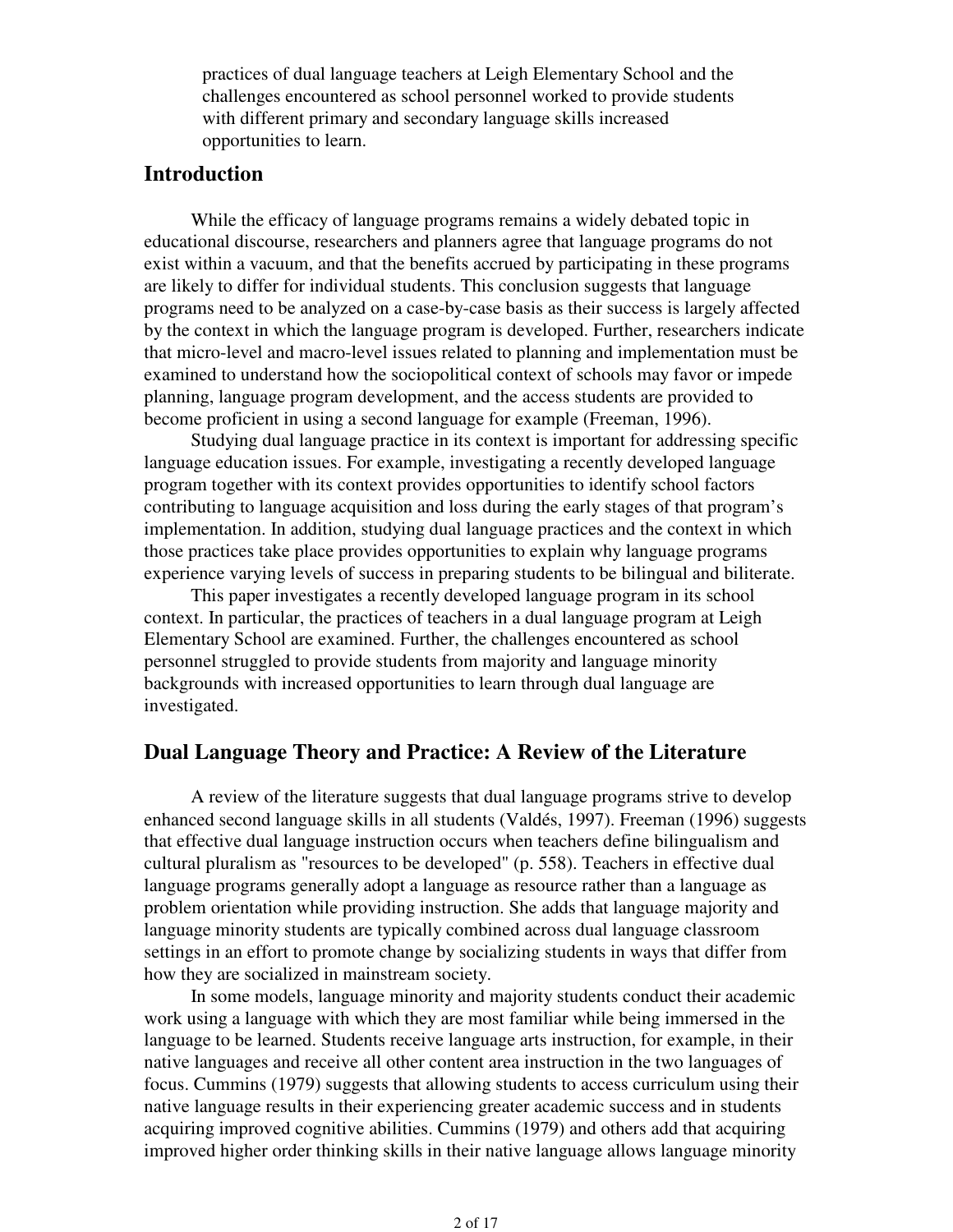students to acquire higher order thinking skills in a second language as well (see for example Christian, 1996; Hakuta, 1986; Krashen, 1991; Pucci, 1994; Riojas-Clark, 1995, and Valdés, 1995).

 Christian (1995) explains that dual language programs integrate language minority and majority students and "provide instruction in, and through, two languages" (p. 66). The  $(L1)$  language describes the primary or the first language of the student, and the  $(L2)$ language describes the second language or the language to be acquired. To achieve a maximum benefit from dual language, Christian (1995) indicates that students from the two language backgrounds are together in each class for most or all of their content instruction. She suggests that dual language classrooms are formed to promote positive attitudes for students towards both languages and cultures, and that dual language programs emphasize full bilingual proficiency for native and nonnative speakers.

 While researchers of dual language suggest that variability exists between different programs, they nonetheless indicate that most dual language programs have three goals in common (Christian, 1995). First, dual language programs are created to help students develop high levels of proficiency in their native and a second language. Second, these programs stress that students perform at or above grade level in academic areas in both languages. Third, developers of dual language programs emphasize that students acquire positive cross-cultural attitudes and enhanced levels of self esteem.

 Researchers indicate that developers and teachers of dual language programs stress students learning language primarily through content (Snow, Met, and Genesee, 1989). These individuals suggest that language is best developed within a content-based curriculum, rather than as the focus of classroom instruction. In addition, researchers, developers and dual language teachers emphasize carefully structuring the social interactional characteristics of programs as combining L1 and L2 students in the same instructional setting is believed to promote increased and better opportunities for language acquisition and development (Christian 1996). These individuals reason that by integrating students from two language groups in a mixed classroom setting, dual language offers the language learner access to practitioners and students who serve as L1 models. Additionally, these individuals suggest that this additive approach supports the ongoing development of the students' native language skills while a second language is being learned.

 Christian (1996), Gonzales and Lezama (1974) indicate that dual language programs generally use one of two models. The first, or "90/10" model, finds Spanish, for example, being used for approximately 90% of the instructional time. The use of English as the medium of instruction is gradually increased until the proportion of instruction is "50/50". Under the "90/10" model, students whose primary language is English are immersed in Spanish, while students with a primary language other than English receive L1 instruction with a gradual introduction to English as the primary mode of instruction. In this case study, a "50/50" dual language model was used. In the "50/50" model, the percentage of L1 and L2 instruction is equal from the beginning (Christian, 1996; Gonzales and Lezama, 1974).

# **Methodology**

 The description of the methods used for collecting the data and completing this study are separated into five parts. Part one describes the documents that were collected and studied to learn about the operation of the dual language program. Part two describes the techniques used to complete the observations. Part three describes procedures that were followed during interviews with participants. Part four describes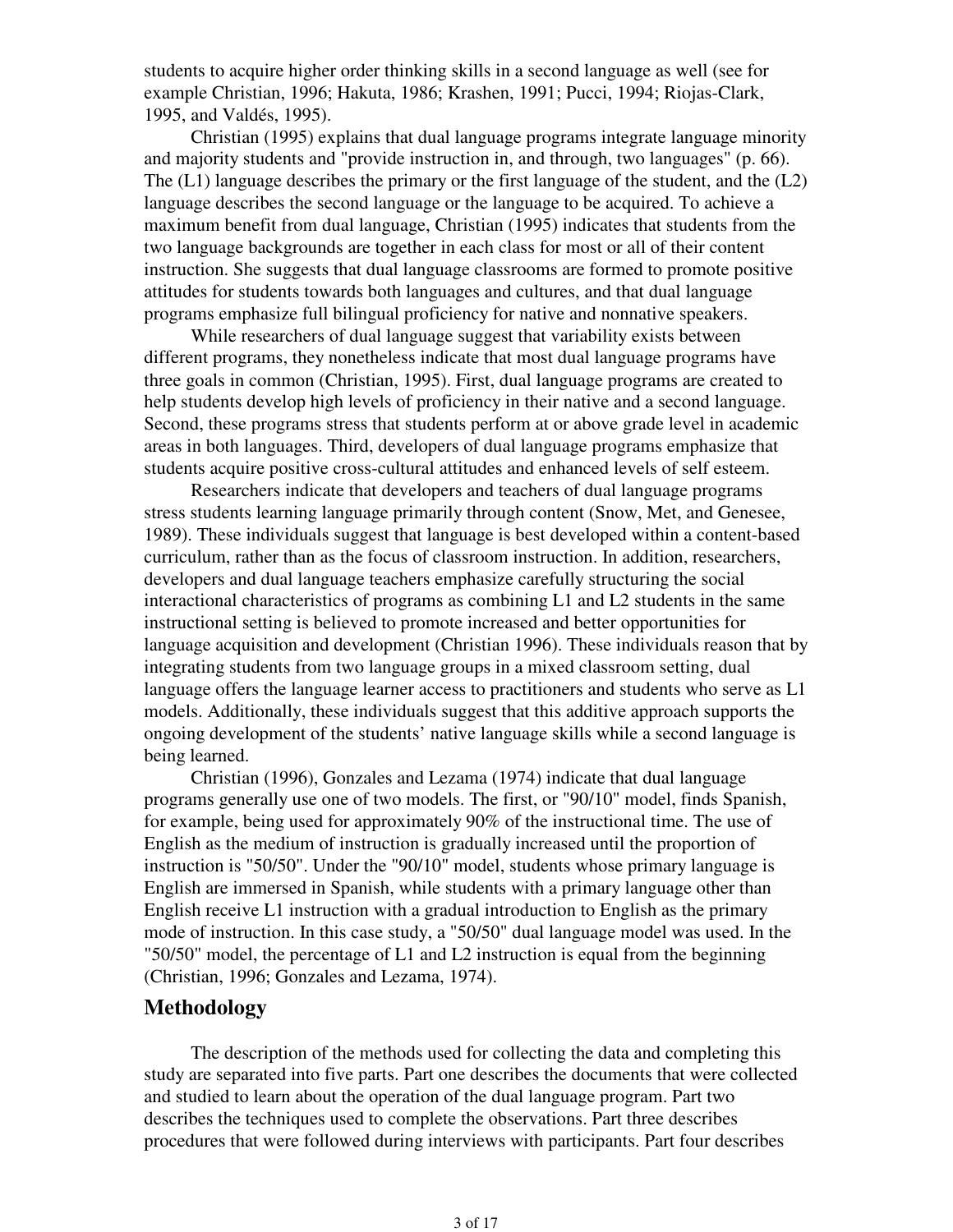methods of data analysis, and part five introduces the theoretical framework used to complete this study.

#### **Documentation**

 At the onset of data collection, a three-ring binder containing statistical and demographic information about Leigh and Leigh's community was provided to the researchers. Included in this folder were test score results, the school calendar, publications written in two languages used to recruit parents and students into the program, and other school publications describing the dual language program. In addition, advertisements and other announcements that were made available to the general public and throughout Leigh's campus were gathered and studied.

#### **Observations**

 The sample included in this study was deliberately chosen and observed in each participating classroom. This resulted in six different classrooms being observed. Specifically, observations were completed in two classrooms per kindergarten, two classrooms per the 1st grade, and two classrooms per the 2nd grade. Although the program operated through the 3rd grade, observations in these classroom settings were not conducted.

 Over a period of two years, approximately 50 hours of observation time, of which most was spent in the Spanish- speaking classrooms, were completed. The lengths of each observation ranged widely. Two or three of the observation periods lasted as long as 4 hours in a particular classroom setting while other observation periods lasted no more than 15 minutes in another classroom. Observation periods were determined in relation to daily classroom activities, and by using teachers' suggestions regarding key opportunities that should be observed. Observations were conducted as a complete observer, and neither the primary investigator or the co-author of this study participated in the activities of the classroom whatsoever.

 The first year of this study was no more than an introduction to the site and the program. Although some preliminary assertions emerged within this phase, these assertions were only hunches and were not in anyway found to be supported by data. Continuing on with the second year of this study in order to test those preliminary assertions, additional observation data was compiled to investigate other themes and to conduct an in-depth analysis of the dual-language program as it existed in its school context.

#### **Interviews**

 Two formal interviews were conducted with the program director. The first was introductory. Findings from this interview almost entirely dealt with programmatic issues, guidelines, operations, and objectives. A second interview with the program director was held with a different intent. This interview came at a strategic time in the research. During this interview the main goal was to compare data generated during the observations with the director's perceptions of the program. Although some programmatic issues were discussed, this second interview delved more into theoretical issues that were related to working hypotheses. As such, this interview served as one of two total member checks. The second member check was conducted after a final draft of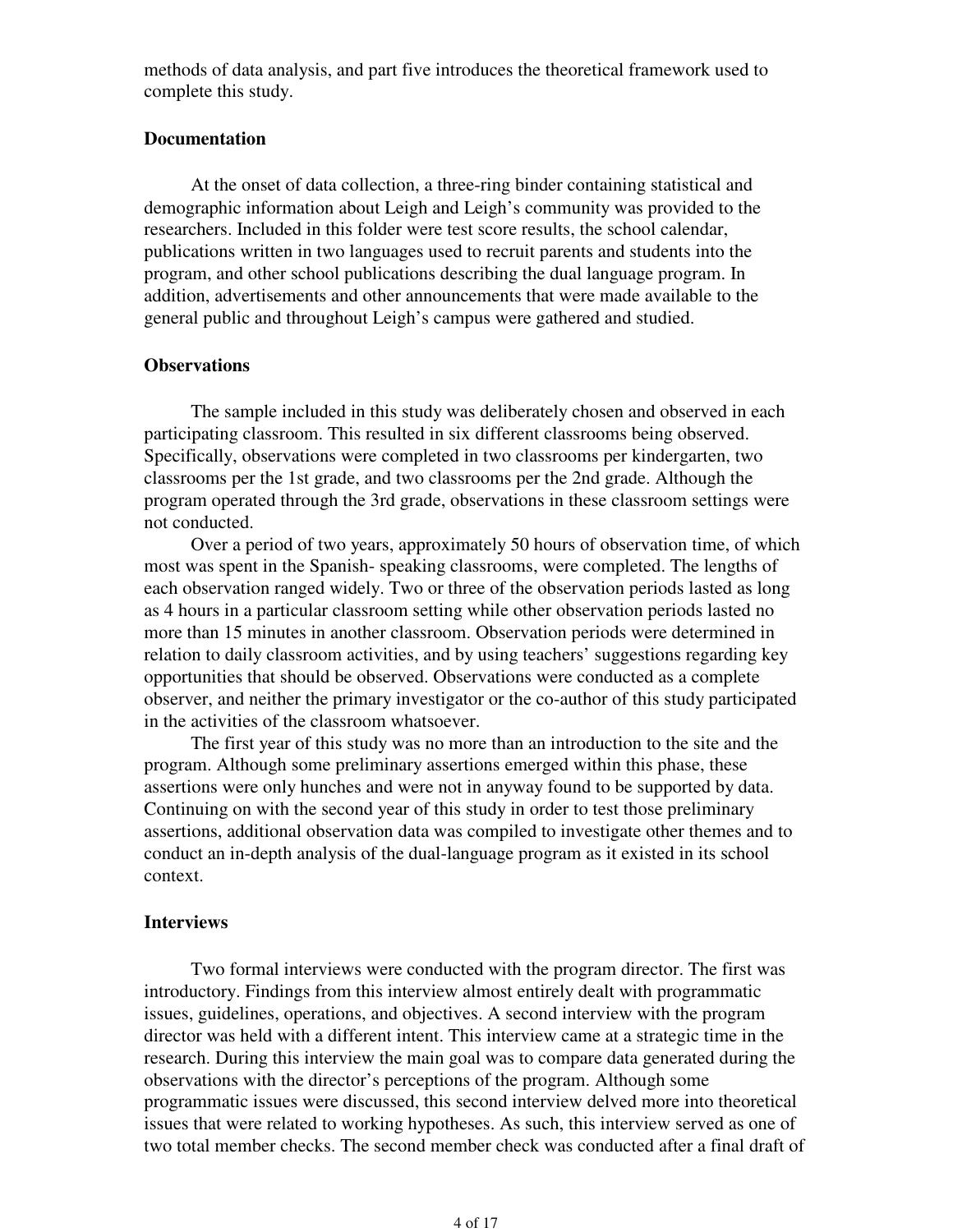this paper was composed. The program director read the manuscript and provided feedback and other ideas to consider, many of which were re-worked into the manuscript.

 Later, one informal interview with a board member and many other informal interviews with the teachers were conducted. These informal interviews occurred between class periods, on walks to the cafeteria, and sometimes, although efforts were made to avoid this practice, during instructional time.

#### **Data Analysis**

 According to Erickson (1986), "one basic task of data analysis is to generate [these] assertions, largely through induction" (p. 146). In this study, the entire data corpus was analyzed for underlying themes. Following Erickson's (1986) procedures of data analysis, the data resources were converted by the primary author into items of data by rereading and revisiting the data corpus. Next, the data were coded by circling, in colored ink, analogous instances that related to the working assertions. From this, various instances and fragmented pieces that supported each assertion were sorted in order to "make clear to the reader what is meant by the various assertions, and to display the evidentiary warrant for [each of] the assertions" (Erickson, 1986, p. 149).

 Through data analysis, it was especially important to be sensitive to "discrepancies between the ideal plan and its implementation" (Freeman, 1996, p. 563). One of the fundamental principles of dual language/bilingual immersion programs relates to insuring equal access to educational opportunity. In reference to bilingualism and bi-literacy, Freeman (1996) advises that "the explicit goal is for all of the students to master skills in both Spanish and English through equal representation and evaluation of Spanish and English" (p. 579). Moreover, equal attention and respect are to be given to the two languages spoken by the community's population, Spanish and English, in order to promote equal appreciation and involvement with the two languages, and to develop practices that are effective for schooling all Leigh students.

## **Theoretical Framework**

 It may be argued that symmetry is one of nature's wonders. In almost every shred of nature there exists some kind of underlying order. In fractals, repeated iterations of basic yet random shapes create symmetrical beauty. The simplest thread of a leaf can be reiterated millions of times to create a poised tree or the simplest geometric shape can be reiterated thousands of times to create a flower whose whorls are equalized. Each small portion of the shape, when magnified, can reproduce exactly a larger portion. Wheatley (1992) states that "Fractals, in stressing qualitative measurement, remind us of the lessons of wholeness," lessons of order, and lessons of balance (p. 129). It may also be argued that asymmetry, defined as a lack of proportion, also occurs and is atypical. As such, imbalances or inequalities may be antagonistic and may impede what is essential to complete development and balance.

 Asymmetry in this paper describes the tool used to study the dual language program at Leigh. This program proposes to promote balance, fairness, and equality. To that end, instances of asymmetry must be noticed and made apparent in order to rebalance the scale and provide individuals experiencing dual language equal opportunities to learn.

Instances of symmetry were noticed when the program promoted fairness and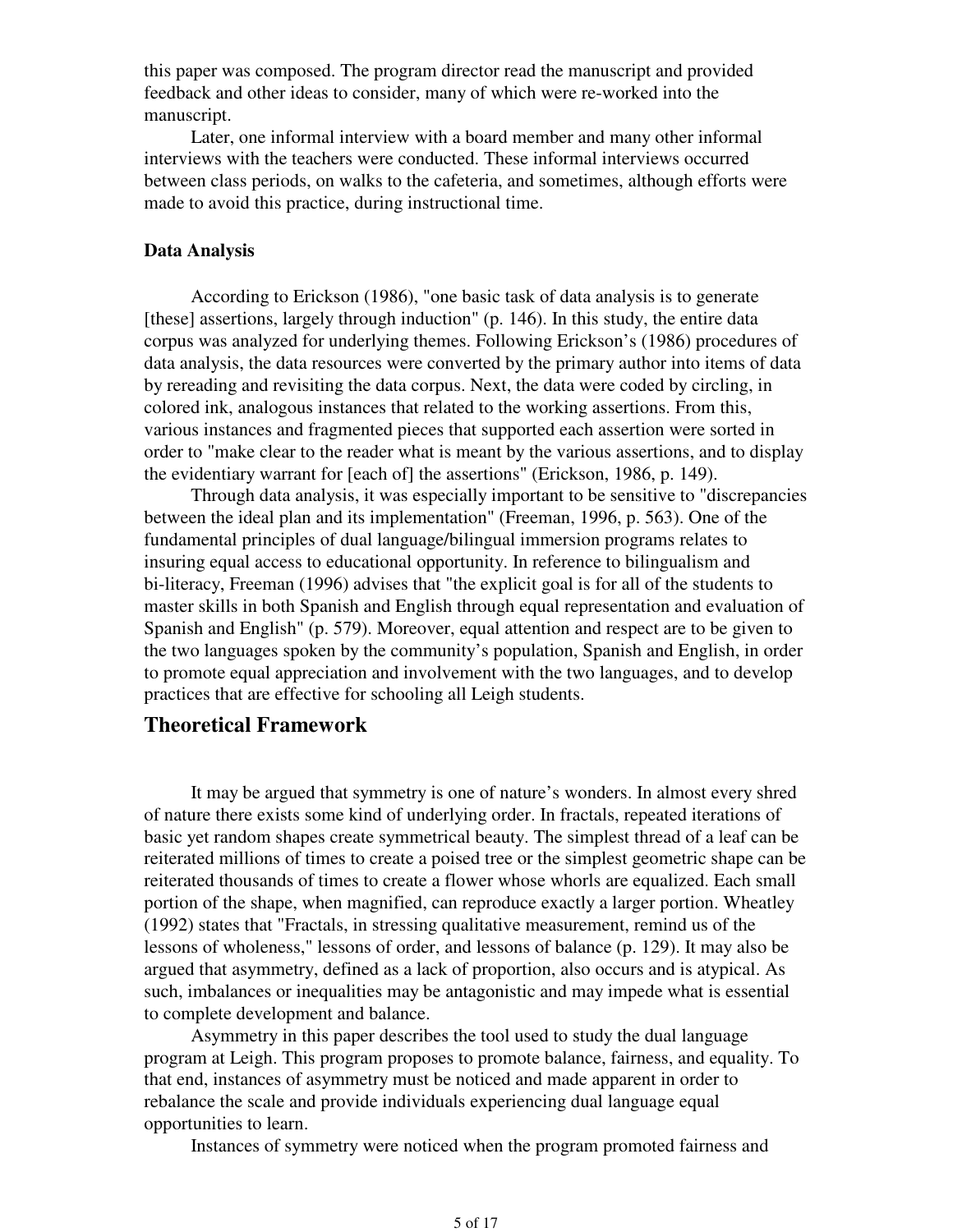equality. For example, this program ensured that all school publications were printed in both Spanish and English. Ideally, this pattern was to be carried across this program to ensure an equal representation of both languages. The logistics developed in the planning period also promoted this principle of equality completely. Instances of asymmetry occurred, however, when the planners attempted to move theory to practice.

 Finally, in addition to fixing a study in its contextual place, assessing the effectiveness with which program offerings provide symmetry in the form of equal opportunities for students to learn probably also requires that researchers account for the duration of the program's operation. In this research, the dual language program was in its second year of implementation. This is essential in that any assertions derived are limited by the newness of the program. On the other hand, because this program is in its infancy, an excellent opportunity to investigate how it operated within its sociopolitical context, and how it was challenged to address the call to provide equal access during its earliest stages of development was provided.

# **Findings**

 Findings taken from the data are divided into two parts. Part one provides demographic and background information as understanding dual language program development and practice requires examining the sociopolitical context in which these activities took place (Freeman, 1996). Part two introduces assertions on asymmetry and is comprised of three areas. Labeled instructional asymmetry, the first area describes instances when and where pedagogical imbalances occurred. The second area, labeled resource asymmetry, describes occasions when discrepancies in the availability of materials emerged. Area three is labeled student asymmetry describing characteristics of the student population and the students themselves that made providing equal opportunities to learn problematic.

#### **Demographic and Background Information**

 Leigh Elementary School District experienced enormous and rapid changes in its student demographic makeup over the past several years. In 1997, 7,746 students were enrolled in the district. From 1990 to 1997, there was an 83% growth in total enrollment, a 77% growth in students classified as having a low socioeconomic status, a 132% growth in the population of ethnic minorities, and a 203% growth in students classified as Limited English Proficient (LEP). These demographic changes were accompanied by low student tests scores and by calls for school officials to develop an improved program for educating students.

 According to district reports, Leigh Elementary is the most diverse of the district's elementary schools. At the time of this study, Leigh served 1250 students, a population composed of 11% ethnic majority and 89% ethnic minority students. Of the 89% ethnic minorities, 81% were Mexican- American, 4.9% were African-American, 2.5% were Native- American, and .3% were Asian-American. In contrast, Leigh's student population was socio-economically homogeneous. Almost 97% of the population participated in the free and reduced lunch program at the time this study was conducted. Further, Leigh's population was linguistically dichotomous. The proportion of Leigh's LEP students increased from 21.6% in 1993 to 70% in 1998. Spanish and English were the dominant languages at home and few students were bilingual upon admittance to Leigh.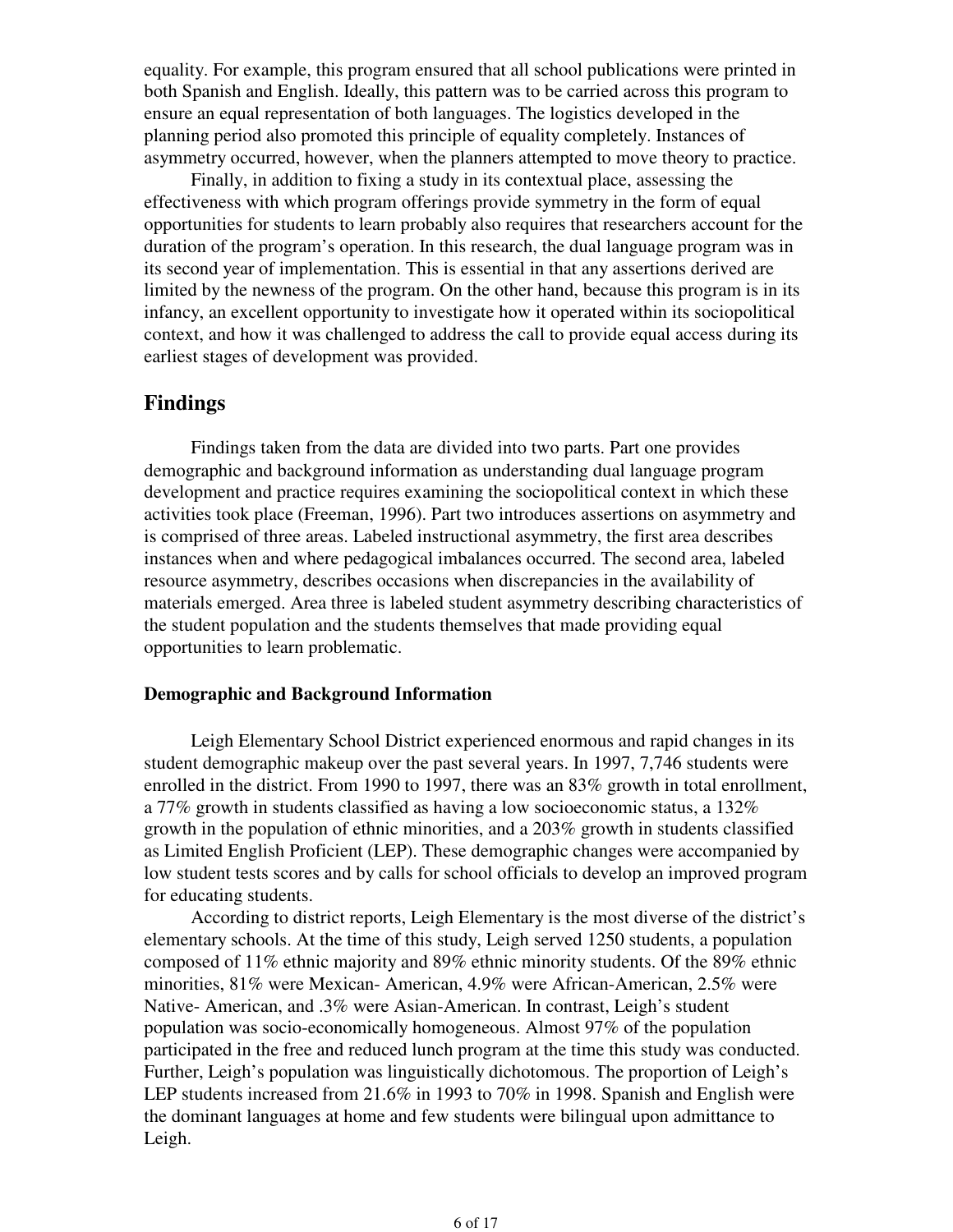In 1996 Leigh Elementary was awarded a Title VII Grant that funded a language program entitled the "Two-Way Bilingual Immersion Literacy in Two Languages" program. This program was developed to promote bilingualism for Leigh elementary students, regardless of their language proficiency status. By this, the program was developed to enhance access to educational opportunities for all Leigh students by providing increased opportunities for students from diverse language backgrounds to learn. This program focused on dual language immersion with the languages of focus being Spanish and English, the representative languages of the school's population.

 The 1996-1997 school year was the year of planning. In the first year of implementation (the 1997-1998 school year and the second year of the grant), the program served approximately 160 students. As noted earlier, this program was still in its puerile stage just ending its second year of operation, and while Leigh's dual language program was viewed as a success by many, little external research had actually been conducted to assess this program's nature and effectiveness. On the other hand, research completed by Peña (In Press) does provide additional information about the elementary school district, the Title VII grant that funded the dual language program, and the individuals involved in developing and implementing the program.

## **Assertions on Asymmetry**

#### **Instructional Asymmetry**

 One finding that became apparent early during the conduct of this study was that the Spanish teachers were bilingual and the English teachers were monolingual. As such, the teachers were classified as either Spanish speakers or English speakers, and the classrooms were classified as being places where either Spanish or English was used as the sole language of instruction. Freeman (1996) suggests that the ideal dual language program calls for "the English-dominant teacher to speak and be spoken to only in English and for the Spanish-dominant teacher to speak and be spoken to only in Spanish" (p. 576). This also requires that the classroom teacher should not translate during instruction or when questions emerge. In other words, teachers in dual language programs must "be true" to their respective languages and their languages of instruction. In this sense, and consonant with the research, students should be able to identify teachers with one particular language and a specific classroom setting. Through this instructional formula, the students could also be ensured equal exposure to both languages and opportunities for language and cognitive development.

 Instructional asymmetry resulted in this study when the teachers switched language codes. Again, all of the Spanish- speaking teachers were bilingual and the English-speaking teachers were monolingual. As such, the Spanish-speaking teachers were able to switch language codes. They had a greater capacity and tendency for not being "true" to the instructional language because they were fluent in two languages. For example, if a student did not comprehend what the Spanish-speaking teacher was saying, it was not unusual for the bilingual teacher to translate her message into English in order to reduce the student's confusion. None of the English-dominant teachers were able to speak Spanish, "making teacher code-switching impossible" (Freeman, 1996, p. 576). Because the English-speaking teachers were monolingual, the Spanish-speaking children were forced to comprehend English. In contrast, because the Spanish-speaking teachers were bilingual, the English- speaking children learned to rely on the on the Spanishspeaking teachers' tendency to translate.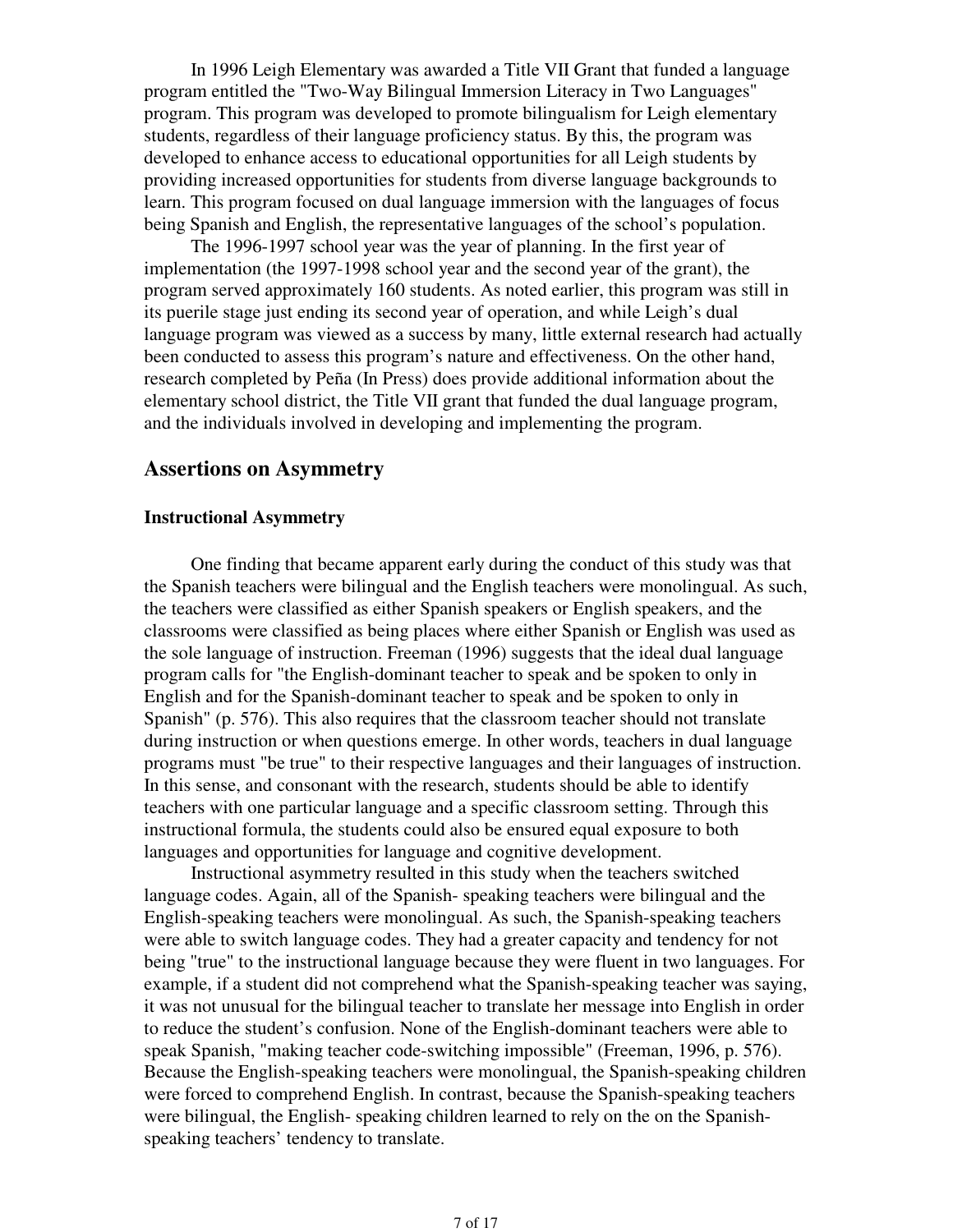Instructional asymmetry also resulted when teachers treated students unequally in communications. Invariably, when an English-speaking student posed a question to the Spanish-speaking teacher, the student would ask the question in English. Since the teacher was bilingual, the teacher could understand the question in English and could then respond to the question in Spanish. However, when the Spanish-speaking student posed a question, the English- speaking teacher could not understand and, therefore, would force the student to repeat the question in English. In this, the Spanish-speaking students were required to both speak and comprehend English while the English-speaking students were only required to listen to the Spanish. The Spanish-speaking teachers did not force the spoken language while the monolingual English-speaking teachers forced the spoken language because they were monolingual. In this regard, the shortage of bilingual teachers not only resulted in the students experiencing different expectations, but the monolingual English speakers were provided with fewer opportunities to speak and master a second language.

 In this study, one of the three bilingual teachers would not code-switch or translate from English to Spanish. This teacher would deflect questions back onto the Englishspeaking students requiring them to either tap into a language broker or try to understand Spanish on their own. This teacher performed in accordance with program guidelines, and was able to satisfy dual immersion principles related to furthering equal access.

 These examples of instructional asymmetry are largely due to the newness of the program and to the shortage of bilingual teachers. Although the program guidelines state that only one language is to be used to ensure full immersion, analyses of data compiled for this study suggest it is especially difficult for the Spanish-speaking teachers to withhold instruction and other types of support when they are fluent in two languages. The teacher-participants were compelled to help students experiencing frustration to learn. The program's director noted that the teachers were increasingly becoming more accustomed to staying in, or being true to the target language and not translating, but as with any new program, following these requirements appeared to take a concerted effort and time.

 Finally, the primary language of the teacher and the teacher's perceptions about dual language learning appeared to have affected this program's capacity to provide students with equal access. For example, while observing an English- speaking teacher teach her mixed language science class, the teacher approached the principle investigator of this study at the back of the room to talk. This teacher said that she had been an ESL teacher up until the present year. When asked how she liked the program, she replied that she had never seen kids at this grade level learn "English" faster. From a discourse analysis perspective, her response spoke directly to her perceptions regarding dual-language instruction. Her statement implied that having the students acquire English was her priority. Her objective as a teacher in this program, in other words, may have been to emphasize English acquisition over Spanish acquisition, while not promoting both languages equally. According to Cummins (1986), reforms are dependent on the extent to which educators redefine their roles with respect to the minority. In this study, the teacher's preference for having her mixed language students improve their English proficiency may have conjured distorted perceptions relative to how the students judged themselves, their peers, their native tongue, and the need to acquire a second language.

 This last observation suggests that the future success of both the students and program are probably related to the importance that educators attribute to language acquisition and to how students learn. Success may also be connected to each teacher's skill, training, and personal ideology. Cummins (1996) states that "educators who see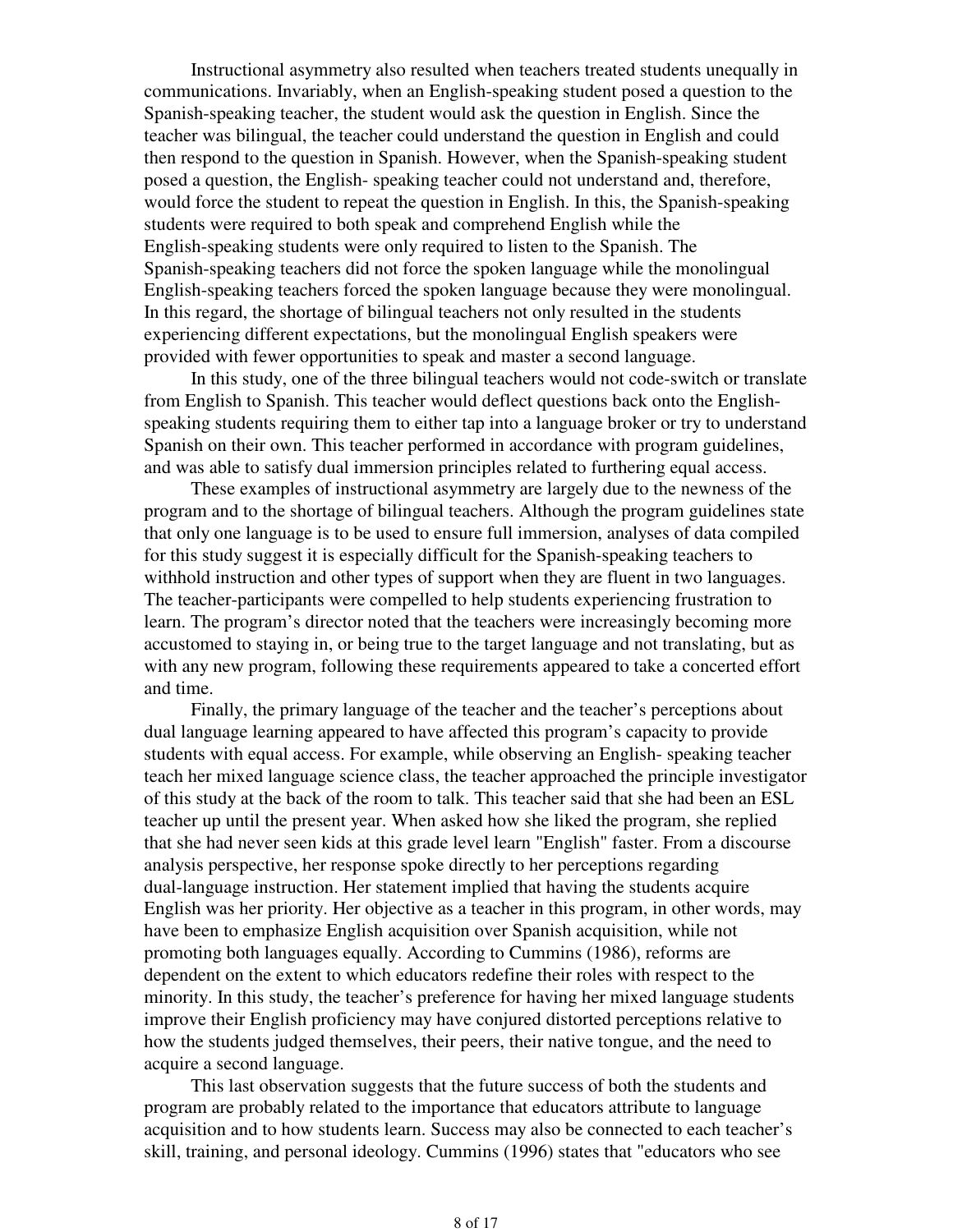their role as adding a second language and cultural affiliation to their students' repertoire are likely to empower students more than those who see their role as replacing or subtracting students' primary language and culture" (p. 25).

#### **Resource Asymmetry**

 Classroom resources describe children's literature books, resource manuals, manipulatives at learning stations and games. According to dual language research (Freeman, 1996) and the program's guidelines, a Spanish-speaking teacher should only have Spanish resources within the classroom, and the English-speaking teacher should only have English resources within the classroom. In this study, the teacher's classroom environment was arranged at each teacher's discretion; likewise, the teachers were encouraged to stock their classrooms using materials written in the appropriate language of the room.

 In this instance, an asymmetry occurred as the Spanish teachers utilized resources written in Spanish and English, and as the English teachers utilized resources that were written only in English. This resulted in students in the Spanish-speaking classrooms accessing resources in both English and Spanish while students in the English-speaking classrooms could only access resources written in English. It also resulted in opportunities to learn or read in Spanish in the Spanish speaking classes being fewer than those opportunities for students to learn or read English in their English classrooms.

 Analyses of the data collected indicated that the classroom environment as designed by the teacher was also out of balance. The posters and other classroom decorations in the Spanish-speaking classrooms were, for the most part, available in Spanish and English, while posters and decorations in the English-speaking classrooms were written in English only. The dual language posters available in the Spanish-speaking rooms translated from English to Spanish and back again, and may have been instructionally useful as such. In the English-speaking classrooms however, English was the only language used on the posters and throughout the classroom environment.

 The school library and the resource room demonstrated a similar pattern. Resources available in Spanish were scarce overall, while the appropriateness of these same materials for students at different levels of development was also severely limited. For example, materials written in Spanish constituted less than 20% of the total shelving area; thus, the potential for a student to find a book written in English was five times as likely as it was for a student to select a book written in Spanish. This concurs with Pucci's (1994) findings that "the school library holdings of Spanish reading materials [were] far below what even the bare minimum would warrant" (p. 78).

 Furthermore, findings taken from this study suggest that the materials available in Spanish were separate from other resources and located in an isolated section of the library's shelves. This suggests that access to these resources may have been even more difficult to gain as some monolingual Spanish-speaking students could feel uneasy and struggle with selecting materials that would separate them from their peers, and, as in Pucci's (1994) study, involve them in using books and learning aids in a "section of the library [that] was easily observable" (p. 74).

 As with the case of bilingual teachers, this imbalance in classroom resources may also have had disparate implications for providing students with equal opportunities to learn. Access to resources was not balanced. This suggests that the pool of available resources was deeper for the English speaking students, and that these resources may have been geared toward English-speaking students, and toward making those students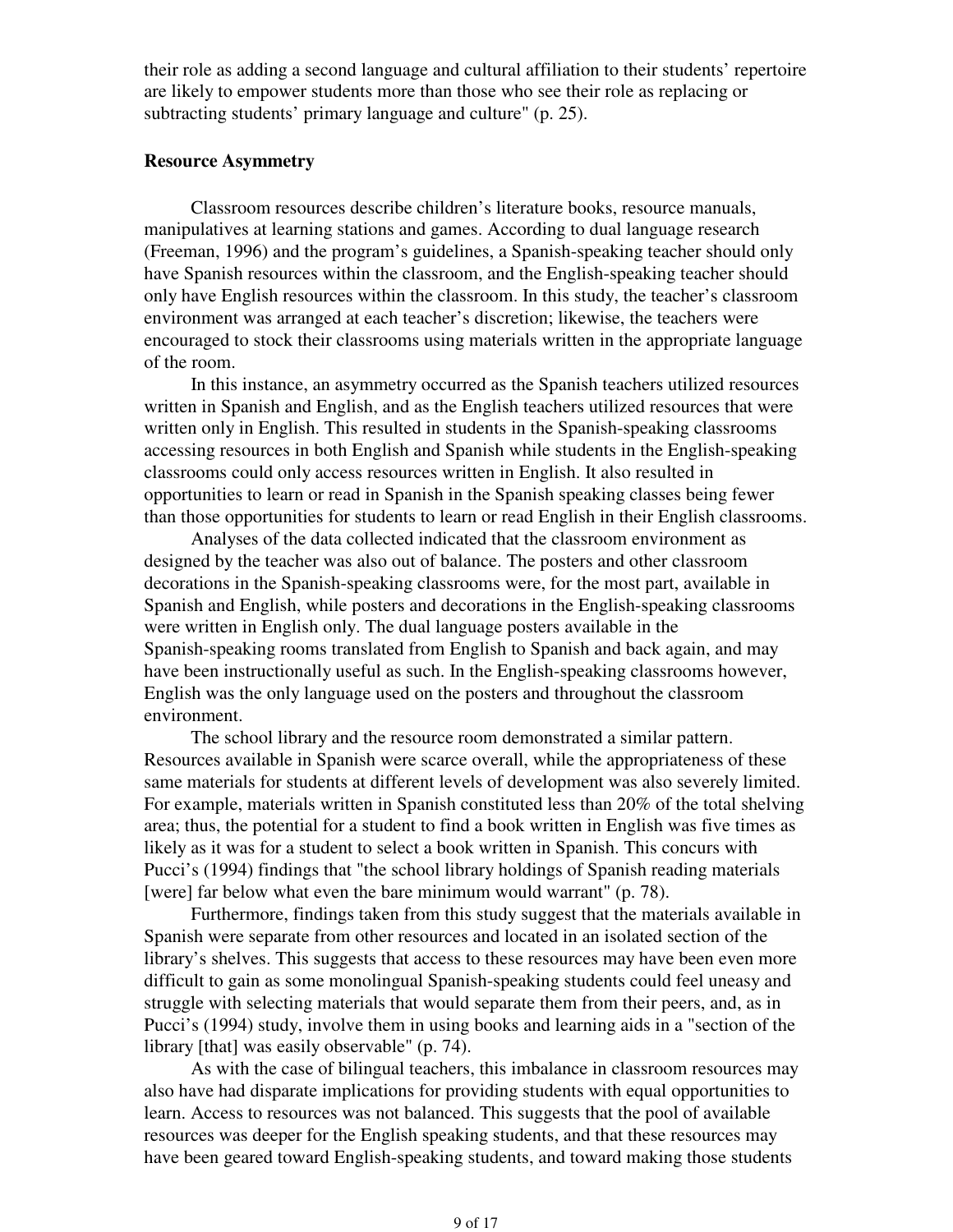with more limited skills become more proficient in English. This lack of proportion may have reflected the newness of this program. More likely, however, this disproportion illustrated a hegemonic condition that is prevalent in U.S. society.

#### **Student Asymmetry**

 According to Freeman (1996), "language majority students' participation in dual-language facilitates the development of academic competence in Spanish" (p. 571). In other words, equal numbers of English-speaking and Spanish- speaking students need to participate for a "50/50" model of dual language immersion to operate effectively. Further, equal numbers of students are needed during student interactions to provide balance, and so students can be readily available as peer resources.

 Characteristics related to the student population at Leigh introduced additional challenges to developing the dual language program and providing students with equal opportunities to learn. For example, Leigh's population to begin with was lopsided. Leigh's high attrition rate and high rates of student mobility also kept the program numbers in constant flux. During the second interview with the program director, she noted that "population percentages range from 54%:46% to 70%:30% (Spanish:English)." Similarly, observations revealed that the makeup of students in their classes was usually weighted heavily on the Spanish-speaking side because the program lacked English speakers to complete the "50/50" balance.

 Observations of classroom experiences also revealed that separation according to language occurred widely among the students. Although the program director stated "our kids play together, our kids recess together, our kids do learning together, and that's got to impact how they think about the others... everyone is mixing with everybody in the program," separation among the students participating in the program was observed. According to the data, students separated themselves voluntarily into language cliques during formal instruction, free class time, and outside of the classroom setting. Although some of the classrooms were deliberately arranged by dual language teachers to integrate language speakers and prevent in-class separation, separation nonetheless occurred when students were allowed to make choices regarding peer interactions. For example, analyses of the data revealed that if students were allowed to seat themselves within the classroom at random or were allowed to form their own groups for group work, the students would break off into homogeneous language groups. This separation usually resulted in students associating with students who spoke the same language in other words. Furthermore, the grouping of students with similar languages and backgrounds reflected imbalances existing in the larger society. Consistent with Freeman's (1996) study of dual language programming, in other words, groupings between and among students "correspond[ed] to racial, ethnic, or class lines in society" (p. 579).

 Finally, and in keeping with previous dual language research (Freeman, 1996), students acting as language brokers were expected to facilitate in the language learning process as well. Language brokers were encouraged to translate for and contribute to peers becoming bilingual and biliterate. However, due to their penchant for separating themselves from other students, the language brokers were observed as neither accessible to all students nor easy to "tap into." In short, observations revealed that the language brokers were more likely to associate with other language brokers and more likely to join the English monolingual groups rather than to interact with the Spanish monolingual students.

 In this sense, these students hastened their assimilation into the dominant culture by choosing to speak the language of the dominant language group. This finding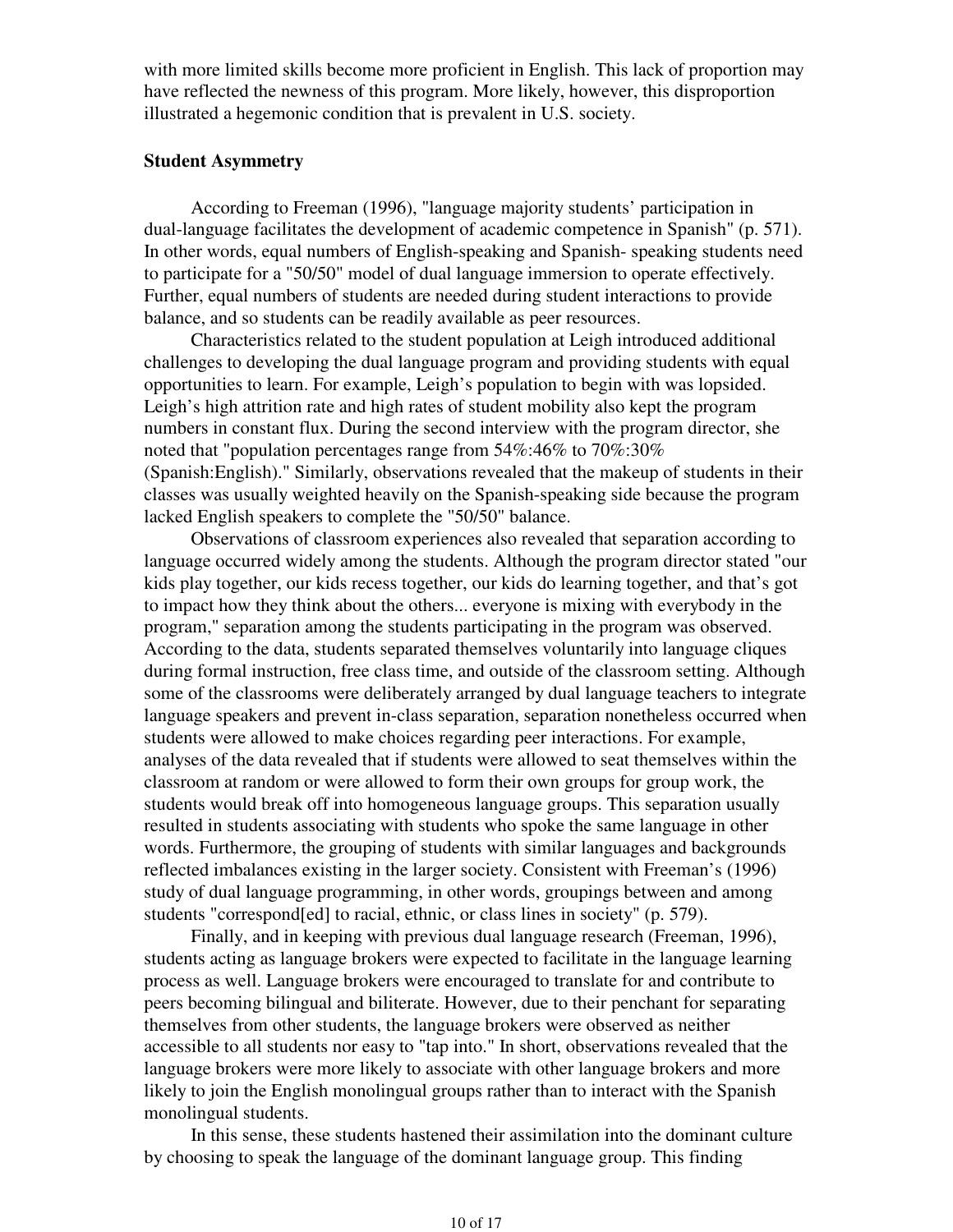suggests that along with language brokers being viewed as members of an education elite, students with stronger bilingual and biliterate skills preferred to associate with other students who were prized because they shared enhanced bilingual proficiency. Consistent with findings taken from his study of cultural differences, "success in school came more readily for those willing to understate, separate from or deny their Mexican culture" (Peña, 1997, p.13).

# **Theoretical Discussion on Asymmetry**

 Although "English only" laws have not been voted into the U.S. Constitution, "English only" is practiced in many areas throughout the U.S. regardless of written policy. Freeman (1996) and Shannon (1995) suggest that as English is the language of the majority, equality and opportunity in the U.S. come first to those who master the English language. Relatedly, languages other than English always have had, and always may have, a secondary status according to these thinkers. As a result, it may be argued that English is the language of choice. The Bilingual Education Act of 1988 in itself mandates that students be given the opportunity to master English while not emphasizing that students improve or maintain their native tongue.

 This emphasis on English only is likely to affect programs striving to promote equality through dual language instruction. As dual language programs attempt to value two languages equally, in other words, it may be predictable for programs like Leigh's to encounter resistance in moving from dual language theory to practice given the nature of their sociopolitical context. Furthermore, Freeman (1996) suggests that given internal and external societal pressures, "leakage between the ideal plan and its implementation is not only understandable but to be expected" (p. 565).

 According to Fairclough (1989), the sociopolitical context describes the "dynamic interrelationships among situational, institutional, and societal levels that influence each other in important ways" (Freeman, 1996, p. 559). A crucial issue that needs examining then is how the socio-political context affects dual language program practice and reform. Further, researchers need to account for factors related to time and the relative newness of programs and school reforms. In this study, characteristics of the larger sociopolitical context and the newness of the program combined to create asymmetry and influence the lack of equal opportunities that were provided to students.

 In reference to *instructional asymmetry*, it seems that a citizenry that does not favor bilingualism may not encourage educators to cultivate bilingual students in public schools. Similarly, results taken from this study suggest that while being fluent in English enhanced communication between bilingual teachers and English- speaking students, this pattern of communication may have combined with social and political preferences to encourage dual language students to become proficient in English, native English speaking students to be apathetic about mastering a second language, and dual language students to believe that English is superior to Spanish.

 Furthermore, instructional asymmetries occurred due to a shortage of bilingual teachers. The aforementioned instances of instructional asymmetry occurred as a result of the Spanish-speaking teachers' capacity and tendency to communicate using English. Hence, it seems that an equal dispersion of bilingual teachers across classroom settings would prevent these inequalities, but this is not plausible. If teachers with bilingual skills were equally available in the English-only and Spanish-only classrooms, only illusions of instructional symmetry would appear. It is true the teachers' language skills would be balanced across classrooms, but the potential for code-switching and language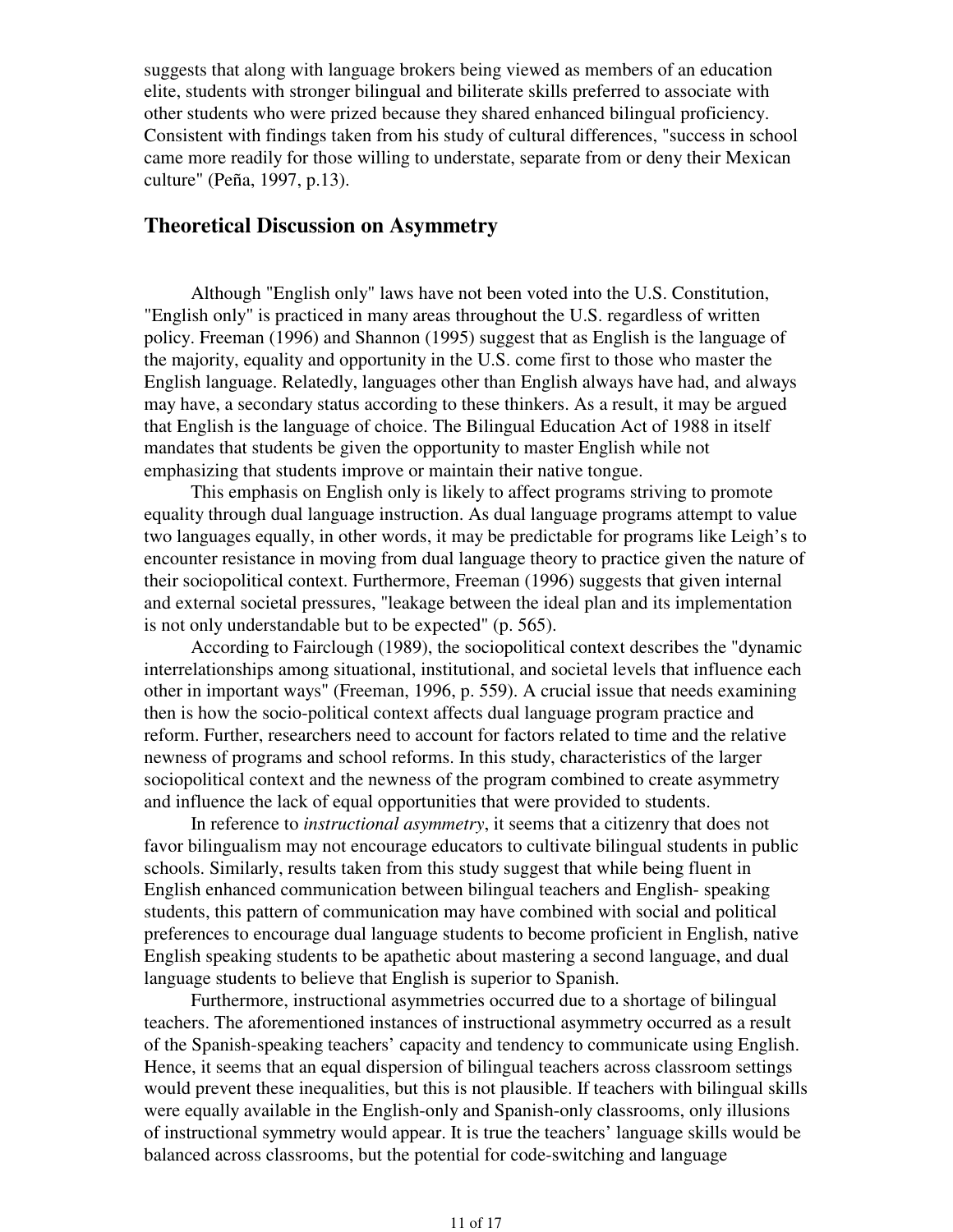favoritism would now occur in both classrooms, doubling instructional errors. The instructional errors would infringe upon the program's quality by promoting inadequate, instead of unequal, opportunities to learn. Ironically then, given the findings in this study, promoting equality by equalizing the numbers of bilingual teachers would result in reduced program quality. It is possible that if teachers with bilingual skills were readily available in equal proportions, this program, and other dual-language programs for that matter, would become even more mediocre.

 It may be that monolingual Spanish and monolingual English teachers would facilitate an ideal match between instructional theory and program practice. In this scenario, the instructional asymmetries that emerged in this research would more likely vanish and the program's quality could be maintained. Developing a dual-language program with monolingual teachers, however, might introduce an array of other challenges related to developing dual language programs, and to providing students with different language skills equal opportunities to learn.

 In reference to assertions regarding *resource asymmetry*, findings in this study suggest that materials and resources in Spanish were most difficult to obtain. Further, being that Spanish resources are fewer in comparison to English resources in the community, materials available in Spanish are likely not only to be more scarce, but more costly to purchase. Pucci (1990), who conducted a survey of booksellers in the Los Angeles area in 1990, noted, for example, that prices for resources in Spanish are typically 20-200% higher than resources written in English (Pucci, 1994, p. 78). This scarcity of resources, when combined with higher costs, is likely to result in poorer districts like Leigh not being able to reinforce the Spanish language in the manner by which the programmatic guidelines and objectives articulated.

 According to Pucci (1994), a "commitment must evidence itself in terms of tangible resources, as well as thoughtful policies" (Pucci, 1994, p. 78). Results taken from this study indicate that not only must dual language programs have such a commitment and make a deliberate effort to equalize resources, but in order for equal educational opportunities to be provided to Leigh's native Spanish speakers, extraordinary steps may be needed to purchase resources in Spanish that are not only likely to be significantly more expensive, but more burdensome for poor schools like those in the Leigh Elementary School District to afford.

 In reference to assertions about *student separation*, the findings presented earlier stand as an example at the school level of what happens in the larger social context. The Spanish language may not have clout or political sway in U.S. society. Although it was developed to be a great "equalizer," this program catered to the English speakers and the bilingual students more often than those of students who spoke Spanish only.

 Research cited in Cummins (1986) supports the efficacy of dual language immersion programs if the native language has a high status and is strongly reinforced in the larger society (p. 20). In this study, asymmetry resulted in the English language being viewed with a higher status. English was perceived as more prevalent and necessary making the acquisition of a second and less esteemed language that much less desirable.

## **Conclusion**

 This study was important as it provided the opportunity to examine the relationship between dual language theory and practice in six dual language classroom settings. What transpired at Leigh holds meaning for how other schools develop and conduct their dual language programs. Without a systematic review of their practices, dual language programs may be subjecting students to inequality, to fewer educational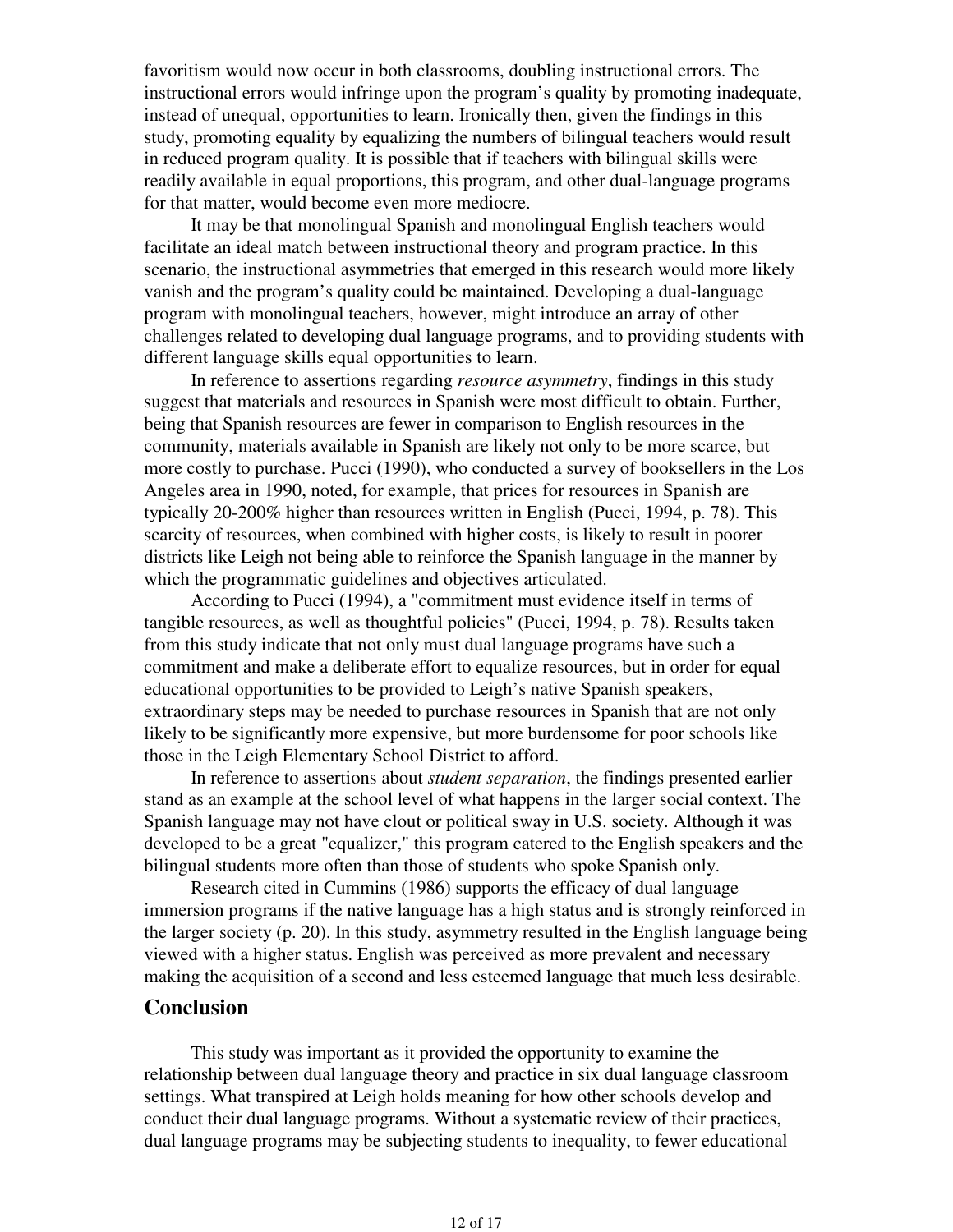opportunities, and to policies and practices that separate students according to race, ethnicity, and language orientation. Furthermore, lacking systematic study, schools working to implement dual language programs may continue to reproduce the inequalities and injustices that characterize the wider society thus making more failures inevitable (Cummins, 1986, p. 33).

 Although Leigh's program demonstrated discontinuities between theory and practice, Leigh's successes should also be recognized. The program, especially with respect to its sociopolitical context and infancy, is providing educational opportunities by offering dual language to its students. This in itself represents a departure from how language minority students typically experience schooling. However, lacking greater symmetry, the benefits of dual language may never be fully realized.

# **References**

Bartlett, J. (1968). *Familiar quotations: A collection of passages, phrases and proverbs traced to their sources in ancient and modern literature (14th ed.)*. Toronto, Canada: Little, Brown and Company.

Christian, D. (1996). Two-way immersion education: Students learning through two languages, *The Modern Language Journal, 80* (1), 66-76.

Covaleskie, J.F. (1994). The educational system and resistance to reform: The limits of policy. *Educational Policy Analysis Archives, 2,* (Entire issue). [Available on line: http://olam.edu.asu.edu/epa/v2n4.html]

Cummins, J. (1986). Empowering minority students: A framework for intervention. *Harvard Educational Review, 56* (1), 18-36.

Cummins, J. (1979). Linguistic interdependence and the educational development of bilingual children, *Review of Educational Research, 49*, 222-251.

Erickson, F. (1986). Qualitative methods in research on teaching. In M. Wittrock, (Ed.), *Handbook of research on teaching* (3rd ed.).

Freeman, R.D. (1996). Dual-language planning at Oyster Bilingual School: It's much more than language, *TESOL Quarterly, 30* (3), 557-582.

Graue, M.E. & Walsh, D.J. (1998). *Studying children in context: Theories, methods, and ethics*. Thousand Oaks, CA: SAGE Publications.

Hakuta, K. (1986). *Mirror of language: The debate on bilingualism*. New York: Basic Books.

Krashen, S.D. (1991). Bilingual education: A focus on current research. (Focus Occasional Paper No. 3). Washington, DC: National Clearinghouse for Bilingual Education.

*Merriam-Webster's ninth new collegiate dictionary* (9th ed.). (1986). Springfield, MA: Merriam-Webster.

Peña, R.A. (In Press). A case study of parental involvement in a conversion from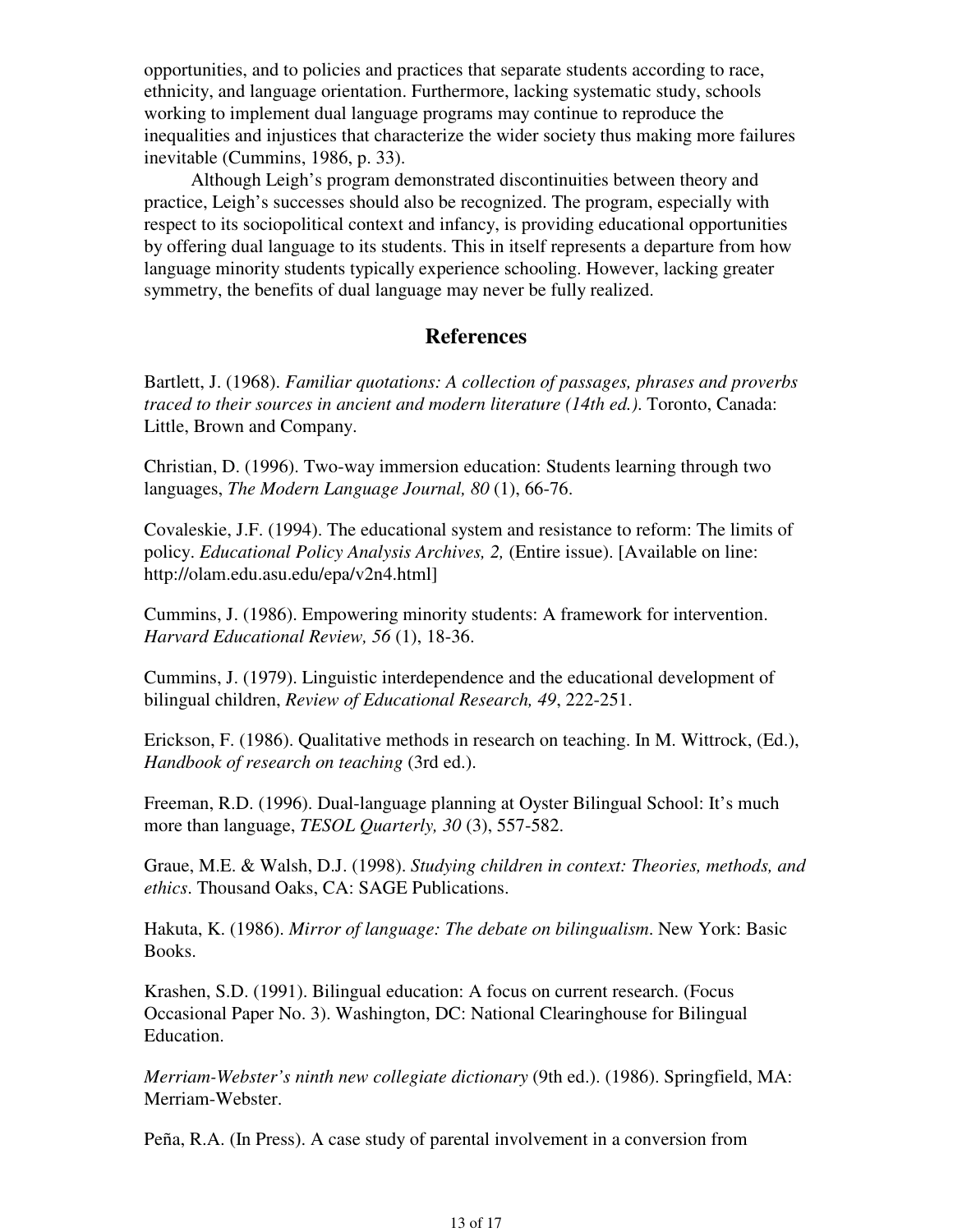transitional to dual language instruction, *The Bilingual Research Journal*.

Peña, R.A. (1997). Cultural differences and the construction of meaning: Implications for the leadership and organizational context of schools. *Educational Policy Analysis Archives, 5,*10. (Entire issue). [Available on line: http://olam.ed.asu.edu/epaa/v5n10.html]

Pucci, S.L. (1994). Supporting Spanish language literacy: Latino children and free reading resources in schools, *Bilingual Research Journal, 18* (1&2), 67-82.

Riojas-Clark, E. (1995). How did you learn to write in English when you haven't been taught in English? The language experience approach in a dual language program, *The Bilingual Research Journal, 19* (3&4), 611-627.

Snow, M.A., Met. M., & Genesee, F. (1989). A conceptual framework for the integration of language and content in second-foreign language instruction, *TESOL Quarterly, 23*, 201-217.

Valdés, G. (1997). Dual-language immersion programs: A Cautionary note concerning the education of language- minority students, *Harvard Educational Review, 67*(3), 391-429.

Valdés, G. (1995). The teaching of minority languages as academic subjects: Pedagogical and theoretical challenges, *The Modern Language Journal, 79*(3), 299- 328.

Wheatley, M.J. (1992). *Leadership and the new science: Learning about organizations from an orderly universe*. San Francisco, CA: Berrett-Koehler Publishers.

# **About the Authors**

### **Audrey L. Amrein**

College of Education Arizona State University Division of Educational Leadership and Policy Studies PO Box 872411 Tempe, AZ 85287-2411

Voice: 480-965-3267 Fax: 480-965-1880

#### Email: audrey.beardsley@cox.net

Audrey L. Amrein is currently a graduate student enrolled in the Policy Studies PhD program in the College of Education at Arizona State University in Tempe, Arizona. Her research interests include the study of school policy, urban education, and students at-risk.

### **Robert A. Peña**

College of Education Arizona State University Division of Educational Leadership and Policy Studies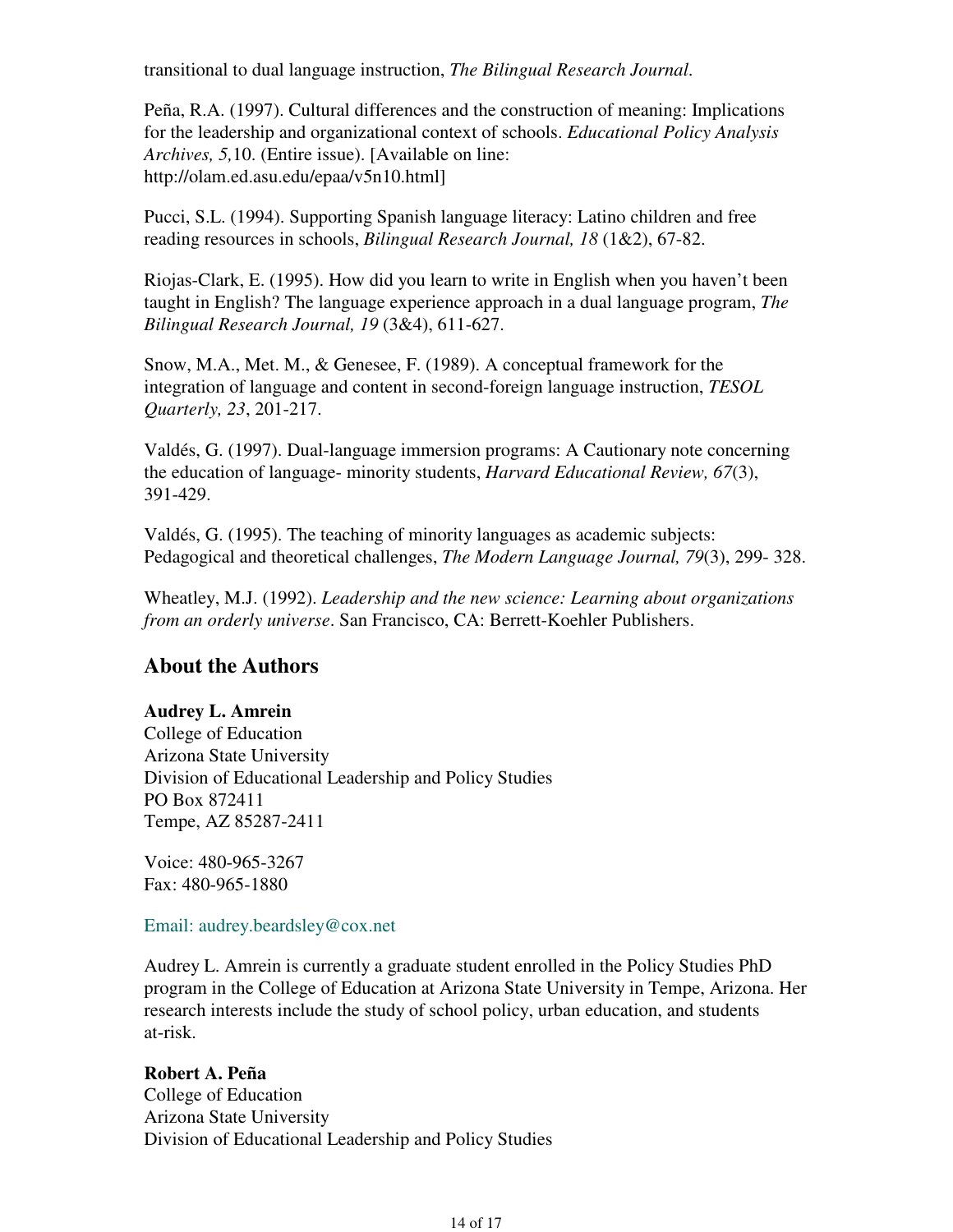PO Box 872411 Tempe, AZ 85287-2411

Voice: 480-965-5371 Fax: 480-965-1880

Email: rpena@asu.edu

Robert A. Peña, Ph.D., is currently an Assistant Professsor in Educational Leadership and Policy Studies at Arizona State University in Tempe, Arizona. His research interests include urban education, students at-risk, leadership, ethics, and the study of poverty.

#### **Copyright 2000 by the** *Education Policy Analysis Archives*

The World Wide Web address for the *Education Policy Analysis Archives* is **epaa.asu.edu**

General questions about appropriateness of topics or particular articles may be addressed to the Editor, Gene V Glass, glass@asu.edu or reach him at College of Education, Arizona State University, Tempe, AZ 85287-0211. (602-965-9644). The Commentary Editor is Casey D. Cobb: casey.cobb@unh.edu .

# **EPAA Editorial Board**

Michael W. Apple University of Wisconsin

John Covaleskie Northern Michigan University

Sherman Dorn University of South Florida

Richard Garlikov hmwkhelp@scott.net

Alison I. Griffith York University

Ernest R. House University of Colorado

Craig B. Howley Appalachia Educational Laboratory

Daniel Kallós Umeå University

Thomas Mauhs-Pugh Green Mountain College

William McInerney Purdue University

Les McLean University of Toronto Greg Camilli Rutgers University

Alan Davis University of Colorado, Denver

Mark E. Fetler California Commission on Teacher Credentialing

Thomas F. Green Syracuse University

Arlen Gullickson Western Michigan University

Aimee Howley Ohio University

William Hunter University of Calgary

Benjamin Levin University of Manitoba

Dewayne Matthews Western Interstate Commission for Higher Education

Mary McKeown-Moak MGT of America (Austin, TX)

Susan Bobbitt Nolen University of Washington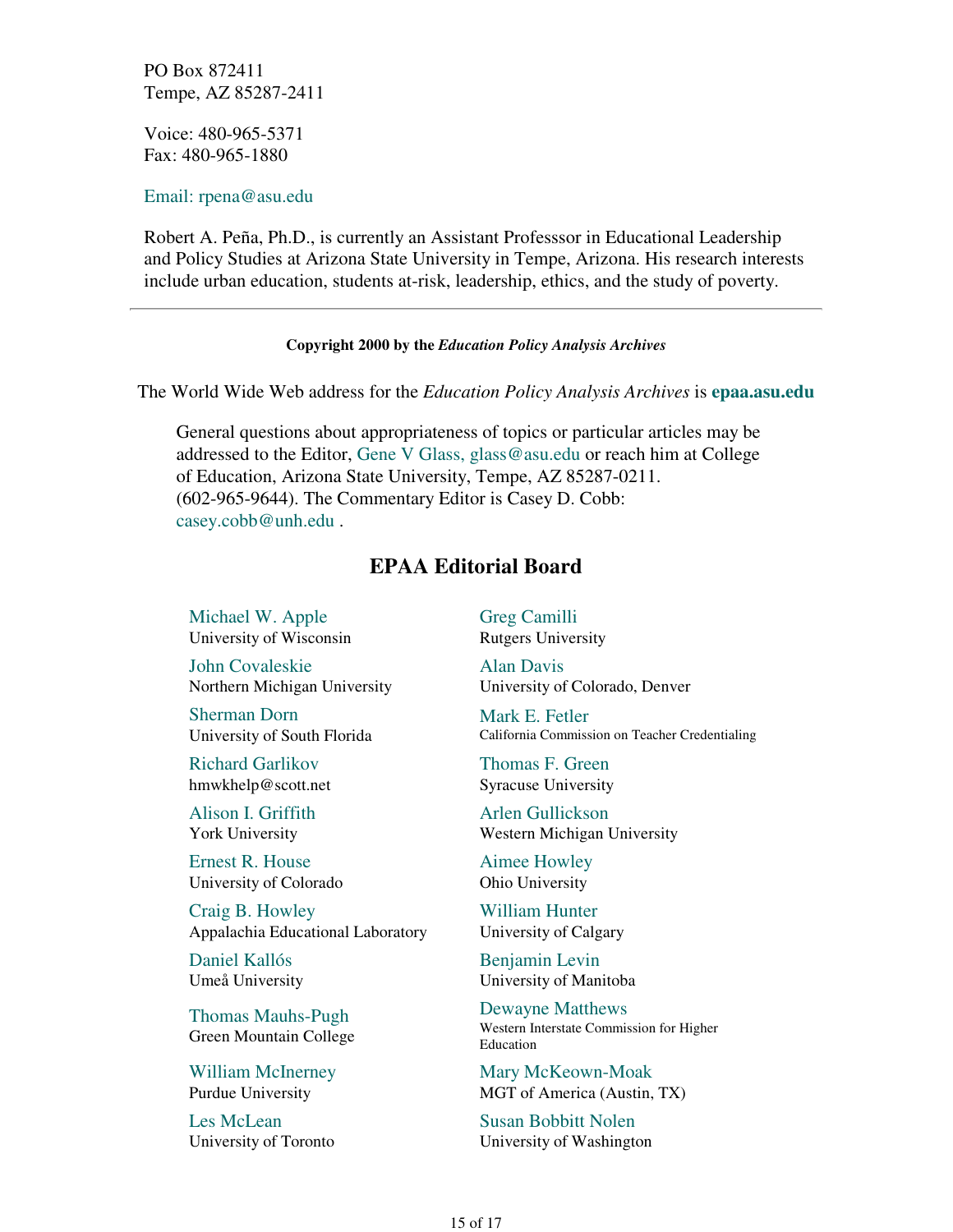Anne L. Pemberton apembert@pen.k12.va.us

Richard C. Richardson New York University

Dennis Sayers Ann Leavenworth Center for Accelerated Learning

Michael Scriven scriven@aol.com

Robert Stonehill U.S. Department of Education Hugh G. Petrie SUNY Buffalo

Anthony G. Rud Jr. Purdue University

Jay D. Scribner University of Texas at Austin

Robert E. Stake University of Illinois—UC

David D. Williams Brigham Young University

# **EPAA Spanish Language Editorial Board**

## **Associate Editor for Spanish Language Roberto Rodríguez Gómez Universidad Nacional Autónoma de México**

roberto@servidor.unam.mx

Adrián Acosta (México) Universidad de Guadalajara adrianacosta@compuserve.com

Teresa Bracho (México) Centro de Investigación y Docencia Económica-CIDE

bracho dis1.cide.mx

Ursula Casanova (U.S.A.) Arizona State University casanova@asu.edu

Erwin Epstein (U.S.A.) Loyola University of Chicago Eepstein@luc.edu

Rollin Kent (México) Departamento de Investigación Educativa-DIE/CINVESTAV rkent@gemtel.com.mx kentr@data.net.mx

Javier Mendoza Rojas (México) Universidad Nacional Autónoma de México javiermr@servidor.unam.mx

Humberto Muñoz García (México)

Universidad Nacional Autónoma de México humberto@servidor.unam.mx

J. Félix Angulo Rasco (Spain) Universidad de Cádiz felix.angulo@uca.es

Alejandro Canales (México) Universidad Nacional Autónoma de México canalesa@servidor.unam.mx

José Contreras Domingo Universitat de Barcelona Jose.Contreras@doe.d5.ub.es

Josué González (U.S.A.) Arizona State University josue@asu.edu

María Beatriz Luce (Brazil) Universidad Federal de Rio Grande do Sul-UFRGS lucemb@orion.ufrgs.br

Marcela Mollis (Argentina) Universidad de Buenos Aires mmollis@filo.uba.ar

Angel Ignacio Pérez Gómez (Spain) Universidad de Málaga aiperez@uma.es